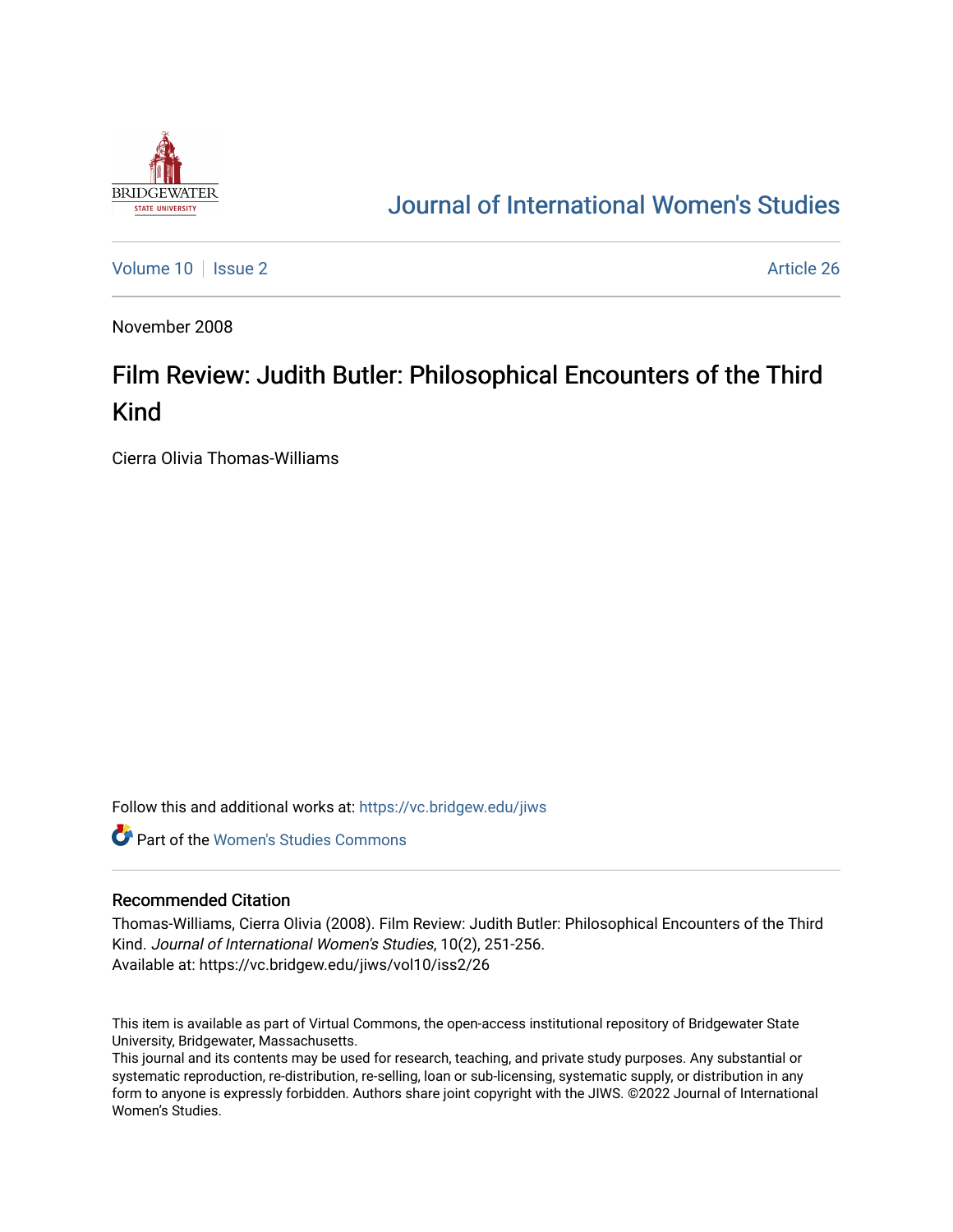**Judith Butler**: **Philosophical Encounters of the Third Kind**. Paule Zadjermann (filmmaker). 2007. First Run/Icarus Films. 52 minutes, VHS, color, Closed Captioned.

### Reviewed by Cierra Olivia Thomas-Williams<sup>1</sup>

Judith Butler<sup>2</sup> is one of the pivotal voices of contemporary feminist scholarship. She has been lauded as "one of the world's most important and influential contemporary thinkers in fields such as continental philosophy, literary theory, feminist and queer theory, and cultural politics (Zadjermann, 2007)." She is also one of the most awe inspiring scholars in the now specialized field of gender studies.<sup>3</sup> Her twenty-five year career of groundbreaking scholarship officially began in 1982 but she is perhaps best known for her bestseller *Gender Trouble: Feminism and the Subversion of Identity* (GT) published in 1990. Her works, which she warns "cannot be reconciled," also include 1993 *Bodies that Matter: On the Discursive Limits of Sex* (1993), and most recently, *Precarious Life: The Power of Mourning and Violence* and *Undoing Gender* (UG) both published in 2004 (Zadjermann). With such an outstanding and intimidating record of scholarship covering an extensive range of topics, Judith Butler has been widely criticized for producing "high" theory that is not useful to the feminist movement. The complexity of her works further lends strength to the implication that Judith Butler the person is unreal, not easy to relate to, and indeed inhuman. Paule Zadjermann's documentary film *Judith Butler: Philosophical Encounters of the Third Kind* could not have entered on to the academic scene at a better time.

Zadjermann's creative title, according to Marcie Bianco, refers to the work of Ufologist Dr. J. Allen Hynek whose hypothesis proposes there are several levels of interaction between humans and alien life forms: an encounter of the first kind, for example, "is defined as 'sighting,' the second as 'evidence' and the third as 'contact' (Bianco, 2007)." The implications of the title and Butler's alterity as a scholar go beyond the blog's observations, however, to refer to the wider academic debate about the relevance of theory in the social sciences. This is a debate that has been raging since the 1980s and early 1990s when *GT* was published and serious postmodern scholarship began to emerge from academia.

Postmodern scholarship is characterized by its complex ambiguous nature and feminists, most notably Martha Nussbaum in "The Professor of Parody," have accused Butler of practicing the "lofty obscurity and disdainful abstractness" of postmodern scholarship (Nussbaum, 1999). Nussbaum's central complaint is that while second wave feminist scholars, such as Catherine MacKinnon, focus on politics and legal policy change—which are helpful social acts—Butler merely promotes a melancholic sort of "symbolic verbal politics" that gets feminists nowhere fast (Nussbaum, 1999). While the politics of Nussbaum and Butler are seemingly divergent, they encapsulate two ends of

Journal of International Women's Studies Vol. 10 #2 November 2008 251

 $\overline{a}$ 

 $1$  Cierra Olivia Thomas-Williams is a PhD student in Gender Studies at Indiana University-Bloomington.

 $2$  Judith Butler now teaches at U.C. Berkeley as the Maxine Elliot Professor in the Departments of Rhetoric and Comparative Literature. A complete bibliography of her works and a list of her current interests can be found at the following website: http://rhetoric.berkeley.edu/faculty\_bios/judith\_butler.html

<sup>&</sup>lt;sup>3</sup> In 2006, Indiana University Bloomington became the nation's inaugural PhD program focusing solely on Gender Studies and in fall 2007 Arizona State University hosted its inaugural class for their new Gender Studies PhD program.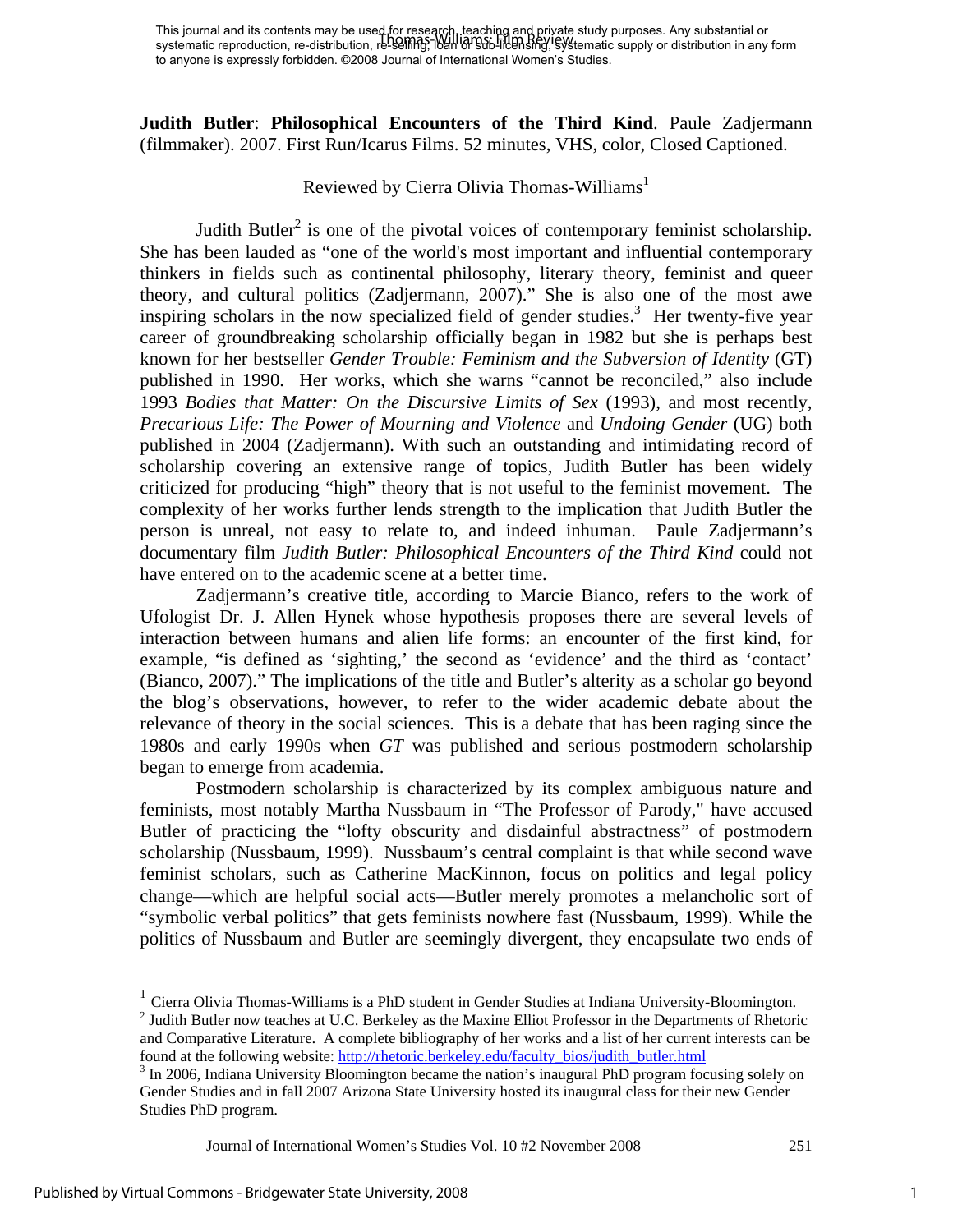the "identity debate" continuum and are but a small part of an academic argument that began more than thirty years ago.

## **Historical Context for Film**

In the 1970s and 1980s feminist agitation in many forms changed the structure of the institutions of higher education. The contributions of "power feminists" like Catherine MacKinnon to feminist and critical legal theory permeated universities and even court rooms. Women's Studies programs were established within institutions to provide women with specialized education centered on women (usually) taught by other women. Also for the first time, anti-rape legislation made "justice" possible for women as victims of rape (and other sexual harassment crimes). Despite the gains won by these women (commonly called "second wave feminists"), rape and sexual harassment remain pervasive and the number of convictions of these crimes remains low. Younger feminists, often pigeonholed into the "third wave" category, are criticized for inciting change in very different ways – for example, through cultural criticism or fashion choices.

These "generational wars" draw attention to the shortcomings of other women in their pursuit and performance of feminist agitation. Because the feminist activism of the 1970s and 80s brought change that permeated throughout various social institutions, younger feminists are called upon to continue the momentum of the second wave movement. Perhaps there are no bra burnings, but the movement within scholarship, including the work of Judith Butler, is and has been rousing. Throughout the years since the civil rights movement, the academy has produced an abundance of scholarship on women. Furthermore, there are now research specialists in other disciplines such as gender and queer studies.

These emerging specialties exemplify the types of movements located within the halls of the academy that snowballed from the momentum of the civil rights era. Much of the scholarship available to women's or gender studies scholars today was written by women and men from the "second wave" who had no larger body of literature to draw from nor were they specialized in women's or gender studies. Today, however, students in the discipline of gender studies (for example) have a wide body of literature to draw from and are receiving specialized training in different areas within the discipline, such as *Cultural Representations and Media Practices*; *Medicine, Science, and Technologies of the Body*; and *Sexualities, Desires, and Identities*. 4 Professional (graduate) students can now draw from the vast and growing body of knowledge and synthesize it to make claims about social experiences and the culture at large today.

It is an exciting moment in the development of gender studies, because there is enough literature to draw from and build on in a way that can avoid, or at least acknowledge, some of the pitfalls of past scholarship, such as making monolithic claims about all women, thus promoting a (now avoidable) type of sexism. Further, Peter Weingart, in "Close Encounters of the Third Kind: Science and the Context of Relevance," reminds readers that debates over the active or passive usefulness of ideas (theory) are rooted in a specific epistemological system that "has acquired social reality"; social science has become institutionalized as a part of a particular social system with

 $\overline{a}$ <sup>4</sup> These examples are based upon the areas of specialties available at the Gender Studies PhD program at Indiana University Bloomington.

Journal of International Women's Studies Vol. 10 #2 November 2008 252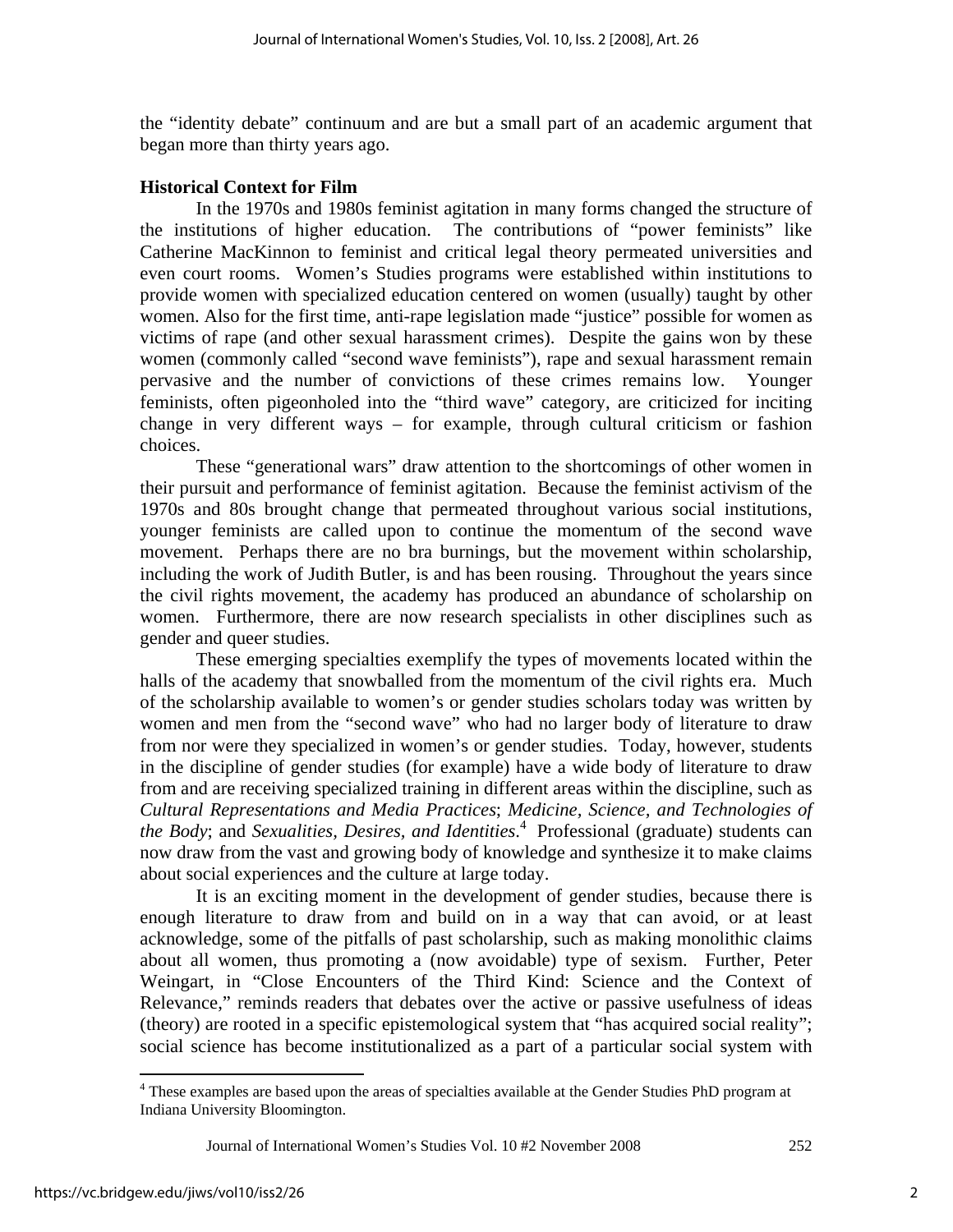specialize practitioners, thus, it is now difficult to "look at science as an indeterminate set of meanings for which no clear boundaries can be set (Weingart, 1998)."

This is perhaps why Judith Butler's work has been utterly contentious, because she eradicates, dismisses, and indeed troubles boundaries making them amorphous. The language of modern "science" determines that less concrete (or amorphous) ideas are analogous to that which is unreal and the jump is then made to characterize the theory as less useful. Here we are back at the beginning of the identity debate and the feminist essentialist argument,<sup>5</sup> which accuses Butler of producing abstract drivel." This is truly a moment that exposes the inherent paradox of discourse that remains rooted in the phallocentric scientific model of knowledge production where only the "real" counts. But what is real?

### **Close Encounters with Judith Butler**

Enter the "real" Judith Butler. Snapshots and grainy home movies of Judith Butler as a child flip as a male narrator asks "What is a Man? What is a Woman?" The graininess of the old home movies and photographs paired with the narrator's deep voice offers a brief nostalgic moment for some viewers reminiscent of the experience of watching fifth grade sex education movies. The irony in this cinematic move by filmmaker Zadjermann is the movement away from the central tenet of those old sex education movies, which teach about the inherent biological workings of the human body, toward the infinite possibilities that lay beyond being a man or being a woman.

What does it mean to move beyond the limitations of identity? This is the philosophical question posed by Judith Butler. The central purpose of the film, though, is not to answer this question but to humanize Judith Butler. Early on in the film, viewers find out that Butler grew up in Cleveland, Ohio as the "problem" child of a Jewish family. Characterized by the school system in her youth as an individual "likely to become a criminal," Butler describes what it was like to "belong and not belong." Viewers are left to imagine if Butler was criminalized for her appearance and the possible connection to a non-normative gender identity; in her early photos she appears ambiguously gendered. As someone who did not like authority, Butler was kicked out of school and forced to study with her Rabbi. The film establishes that Butler is indeed human, but here we begin to see that Judith Butler was not the average fourteen year-old interested in existential theology.

The film cuts to Butler teaching her class at University of California-Berkeley, where she vacillates between speaking English and poorly articulated French. Students look on as Butler explains that gender and sexuality are both "linked and not linked" and that the interconnectedness of these identities is dangerous and limiting—but also inspirational. For example, her family owned a movie theatre which she posits inspired her parents to embody the gender norms of certain movie stars: as Jewish people they wanted to become American and thought movie stars was the pinnacle of the American Dream. Butler noticed that her parents actually overemphasized or exaggerated their performance of Hollywood-type gender roles and it was then she become aware of of the

 $\overline{a}$ 

 $<sup>5</sup>$  Essentialist refers to the argument that there is a certain truth about bodies. Here it is meant to infer that</sup> there are truthfully male bodies and female bodies and by extension that there are truly men and truly women. For more information and points of view from the feminist essentialist camp read the works of Luce Irigaray, Catharine MacKinnon, and Martha Nussbaum among many others.

Journal of International Women's Studies Vol. 10 #2 November 2008 253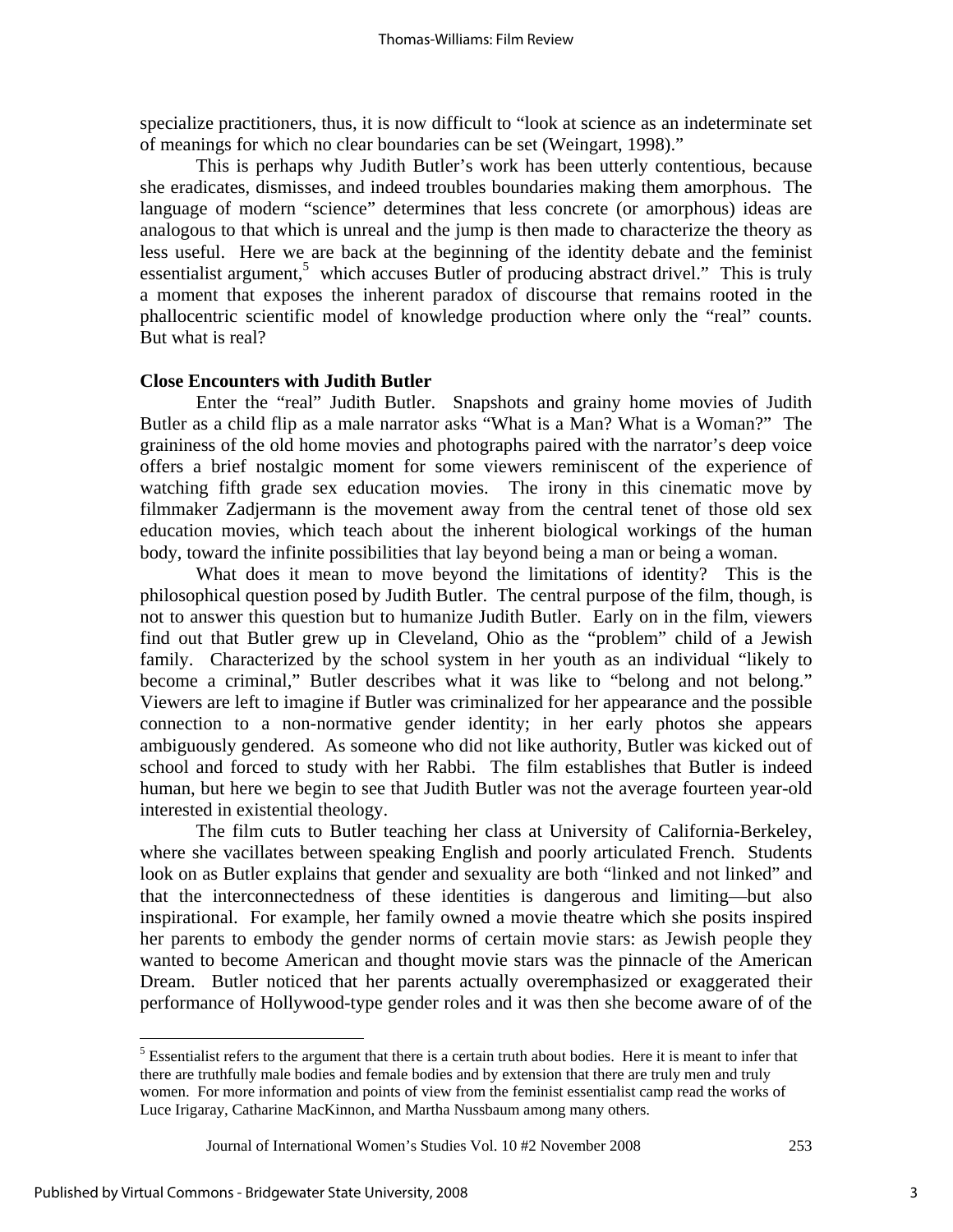ways in which her parents failed in their gendered performances. Judith Butler claims "these failures are sometimes more interesting than their successes," and thus are the inspirations for *Gender Trouble*.

As Butler walks through a gallery viewing the photography of Cindy Sherman<sup>6</sup>, she discusses (in fluent German) the central theme of *GT*, which involves the act of becoming a gendered person. As the book clearly states, Butler was influenced by Simone De Beauvoir's 1948 book *The Second Sex.* The difference between De Beauvoir's most famous line—"one is not born a woman, but rather becomes a woman"—and the view that is the impetus for the frustration about Butler's work is that Butler insists that the act of becoming is continuous, and without a locatable origin, end or goal. This was her thesis that became *Gender Trouble* and indeed trouble is what it caused. Though there are sixteen years and many publications between *GT* and her most recent book, *Undoing Gender*, the film skips the interim years and follows Judith Butler on a book tour through France and Germany where she lectures about *UG:* a collection of essays and conference papers that discusses how gender norms both "do and undo" people.

In discussing the critiques of her work, Butler confesses that some of the comments "hurt her," because they were so personal. Butler acknowledges that people expect her to embody her theory, but she does not and cannot. Is that not the point of her work anyway? "I am interested in transvestites, transsexuals, and drag queens, but I am not one of those people. . . . Although [it is said that] I should be happy in my body I am always slightly dissatisfied with it. I do not do well in any category, nor am I in favor of happy transcendence." It is Judith Butler's very ambivalence, though, that brings her work criticism from transsexual feminist scholars like Viviane Namaste in *Sex Change, Social Change: Reflections on Identity, Institutions, and Imperialism*.

Judith Butler in *UG* ( not covered in the film), for example, upholds transgendered people as true boundary "troublers" and develops theory using the gendered embodiment<sup>7</sup> of transsexual and intersexed people (who are born with ambiguous genitals) to highlight the tentativeness of identity categories (Butler, 2004: 121). Namaste, a very vocal critic of Butler's work, privileges the feminist essentialist point of view, because, she argues, it allows the focus of scholarship and activism to be taken off trans-bodies and placed back on institutions where effective policy changes can be made; Namaste wants to be considered a woman, not a gender radical (Namaste, 2005: 6). Being read as "normal" possibly makes one safe from a myriad of events, such as violence. Therefore it is entirely understandable why some transsexuals want their bodies to reflect a sense of normalcy. Judith Butler in *UG* acknowledges this very fact, however, and claims these coercive events are exactly why she thinks and theorizes about gender.

Clearly there is much work to be done by gender, transgender, and feminist theorists of every camp, and although it is helpful to be critical of theoretical works, criticism to spite the work of others seems antithetical and unnecessary to the "cause,"

Journal of International Women's Studies Vol. 10 #2 November 2008 254

<sup>&</sup>lt;sup>6</sup> Cindy Sherman is an American photographer who uses social role playing and sexual stereotypes as <sup>6</sup> inspiration.

 $\alpha$ <sup>4</sup> "Gendered embodiment" used here refers to the overwhelming encapsulation of transsexual people in their bodies as representatives of gender and sex issues across academia and within the popular imagination. There is seemingly no escape from their liminal embodiment.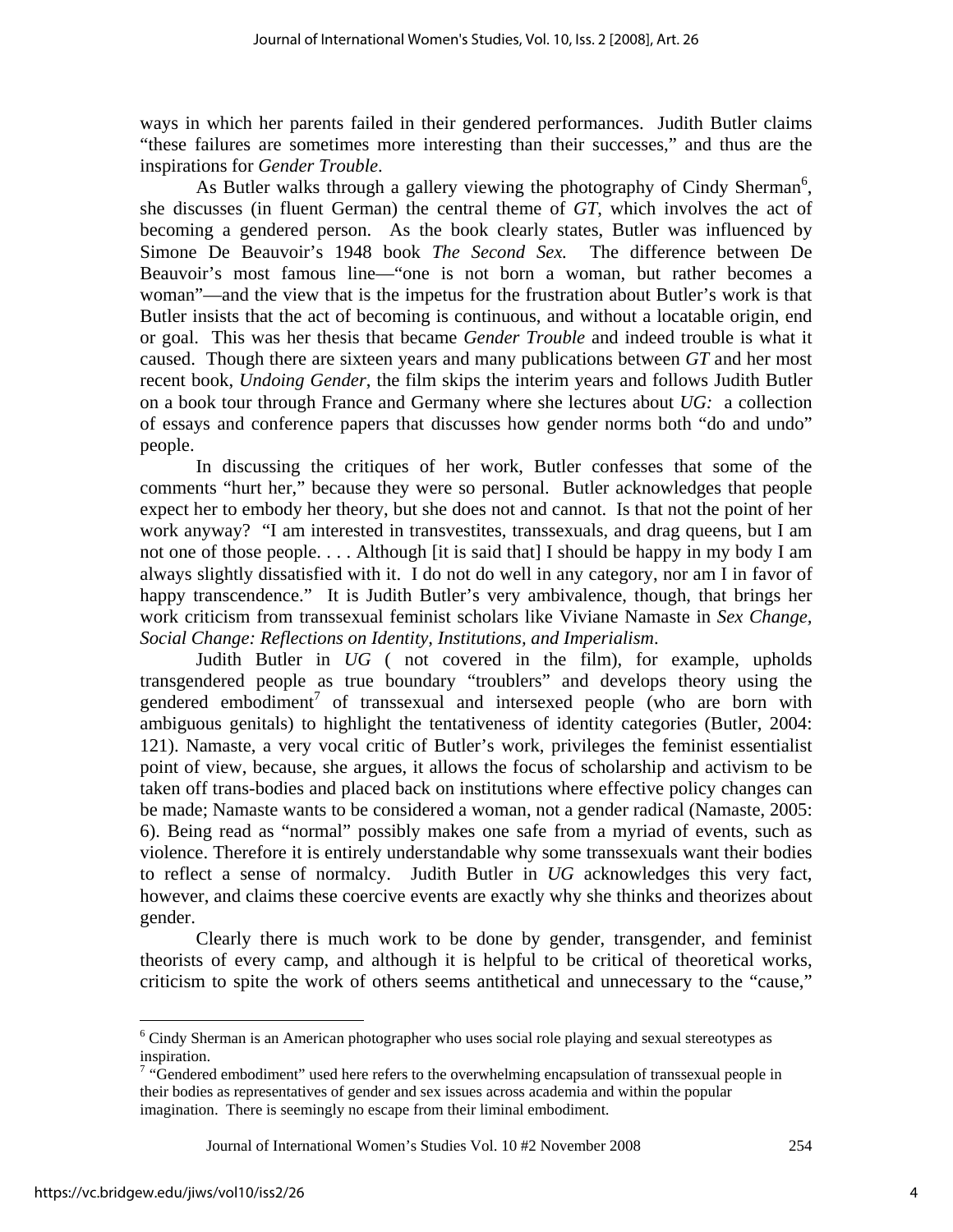which is proliferating knowledge and access to knowledge. The film indicates that there is a tentative connection among the polemical arguments set forth herein—a connection involving gender and its very real impact on people—and it is this link that should be more thoroughly explored. Butler's future projects include a "Jewish criticism of twentieth century state violence" where she will ask questions such as "what is it about gender that is so coercive as to inspire state violence?" This is the point of Judith Butler's work—to eradicate silence, "to make a trace, to disrupt the notion of the unseeable, to make a lot of noise"—and that it does. The film, however, does not and perhaps should not.

The film does not necessarily serve the purpose of answering the highly theoretical questions posed by Butler, and this will likely be perceived as the film's weakness. However, *Judith Butler***:** *Philosophical Encounters of the Third Kind* does establish a necessary "contact" with the revered scholar reminding viewers that she is, indeed, only human and this is the film's greatest strength. *Philosophical Encounters of the Third Kind* will serve well in the undergraduate classroom as a precursor to reading either *GT* or *UG* because Butler discusses the central tenets of both books in a very basic manner, which will then allow undergraduates a more informed reading of either book. Further, the film illustrates the usefulness of being multilingual (Butler speaks three languages in the film) in a world that very much privileges the English language. While the film is perhaps not thorough or theoretical enough to take space in a graduate seminar, it does help to humanize Judith Butler, a woman who is very much revered in academia. This statement may seem to promote a celebration of Judith Butler as spectacle or celebrity, but this is clearly the aim of Zadjermann's film. There is a definite parallel between her early childhood experiences with notions of movie celebrity, which guided Butler toward writing her theory of gender subversion, and her later international celebrity in academia. Ultimately, the film is worth seeing just to make contact.